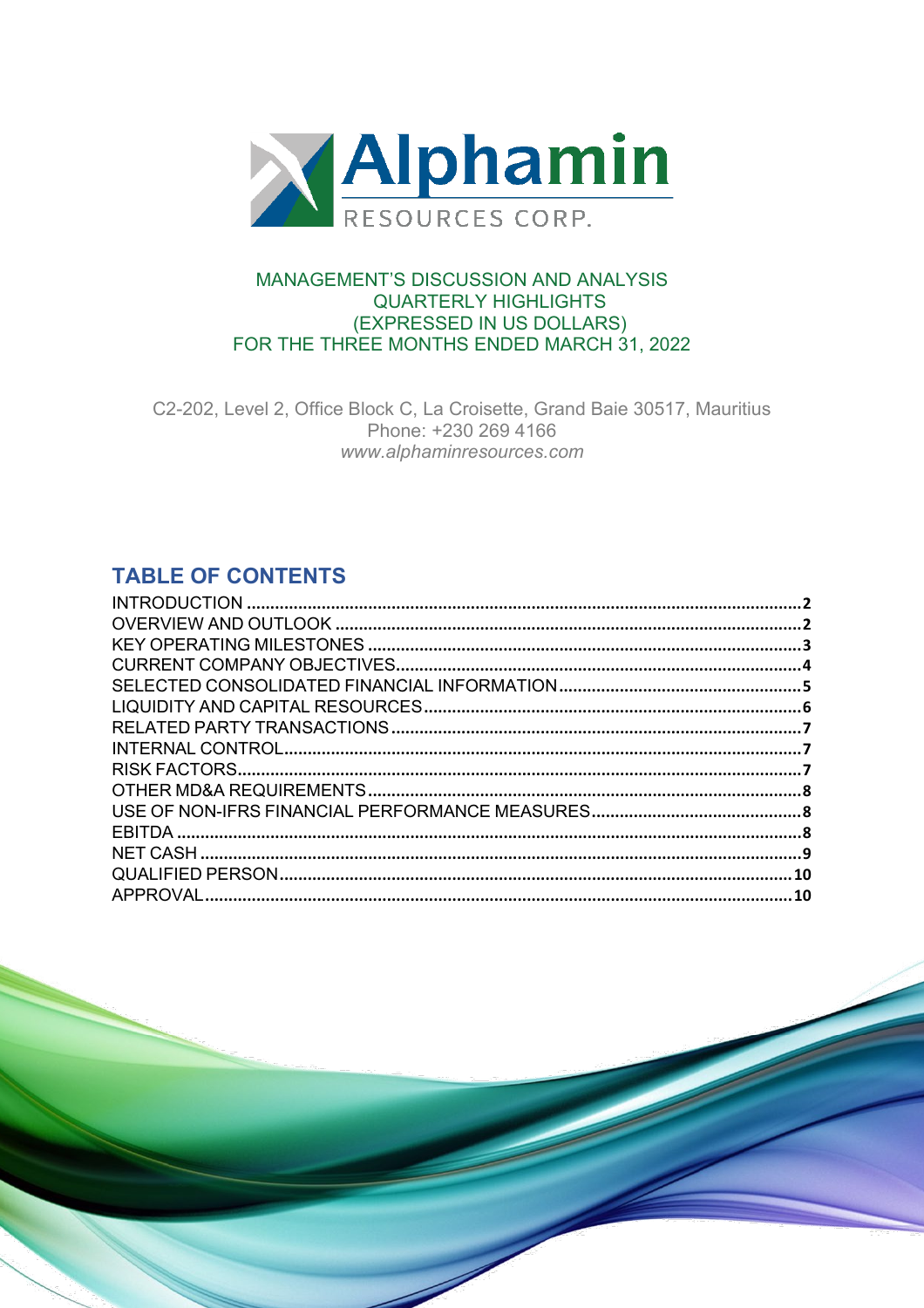

## <span id="page-1-0"></span>**INTRODUCTION**

This Management's discussion and analysis – quarterly highlights ("Quarterly Highlights") of the financial position and results of operations of Alphamin Resources Corp. ("Alphamin," or "the Company") should be read in conjunction with the unaudited condensed consolidated interim financial statements of the Company and the notes thereto as at and for the three months ended March 31, 2022 and the audited annual consolidated financial statements of the Company as at and for the year ended December 31, 2021. In this discussion and analysis, unless the context otherwise dictates, a reference to the Company refers to Alphamin Resources Corp. and its subsidiaries. Additional information about Alphamin Resources Corp. is available on SEDAR at www.sedar.com. This Quarterly Highlights is dated May 13, 2022 and information contained herein is presented as of that date, unless otherwise indicated.

This discussion and analysis contains forward-looking statements. Please refer to the cautionary language under Forward-Looking Statements within this report.

# <span id="page-1-1"></span>**OVERVIEW AND OUTLOOK**

### **FINANCIAL AND OPERATIONAL HIGHLIGHTS**

- **Record Q1 EBITDA2** of **US\$98.1m**, **up 32%** from prior quarter
- Contained **tin sold up 9%** from the prior quarter to **3,336 tonnes**
- **Record plant recovery of 78%** achieved (previous quarter: 75%)
- **Net cash2** position increased **90%** to **US\$129.8m, after a US\$30m dividend payment**
- **Maiden mineral resource** declared and subsequently updated at Mpama South
- **Decision to commence** construction of the Mpama South mine following **positive PEA** results
- **Continued high grade assay results** from ongoing drilling campaigns at Mpama North and Mpama South

| <b>Description</b>                     | <b>Units</b>     | <b>Actual</b>                         |                                                 |        |  |  |  |
|----------------------------------------|------------------|---------------------------------------|-------------------------------------------------|--------|--|--|--|
|                                        |                  | Quarter<br>ended<br><b>March 2022</b> | <b>Quarter ended</b><br><b>December</b><br>2021 | Change |  |  |  |
| Ore Processed                          | Tonnes           | 105,565                               | 107,981                                         | $-2%$  |  |  |  |
| <b>Tin Grade Processed</b>             | $%$ Sn           | 3.7                                   | 3.9                                             | $-4%$  |  |  |  |
| <b>Overall Plant Recovery</b>          | $\frac{0}{0}$    | 78                                    | 75                                              | 4%     |  |  |  |
| <b>Contained Tin Produced</b>          | Tonnes           | 3,061                                 | 3,114                                           | $-2\%$ |  |  |  |
| <b>Contained Tin Sold</b>              | Tonnes           | 3,336                                 | 3,056                                           | 9%     |  |  |  |
| EBITDA <sup>2</sup>                    | US\$'000         | 98 104                                | 74,347                                          | 32%    |  |  |  |
| Net Cash <sup>2</sup> (Cash less debt) | US\$'000         | 129,775                               | 68,233                                          | 90%    |  |  |  |
| <b>Tin Price Achieved</b>              | US <sub>st</sub> | 43,834                                | 38,432                                          | 14%    |  |  |  |
| AISC <sup>2</sup>                      | \$/ton sold      | 15,782                                | 15,117                                          | 4%     |  |  |  |

### **Operational and Financial Summary for the Quarter ended March 20221**

<sup>1</sup>Production and financial information is disclosed on a 100% basis. Alphamin indirectly owns 84.14% of its operating subsidiary to which the information relates. Totals may not add due to rounding effects. <sup>2</sup>This is not a standardized financial measure and may not be comparable to similar financial measures of other issuers. See "Use of Non-IFRS Financial Measures" below for the *composition and calculation of this financial measure.*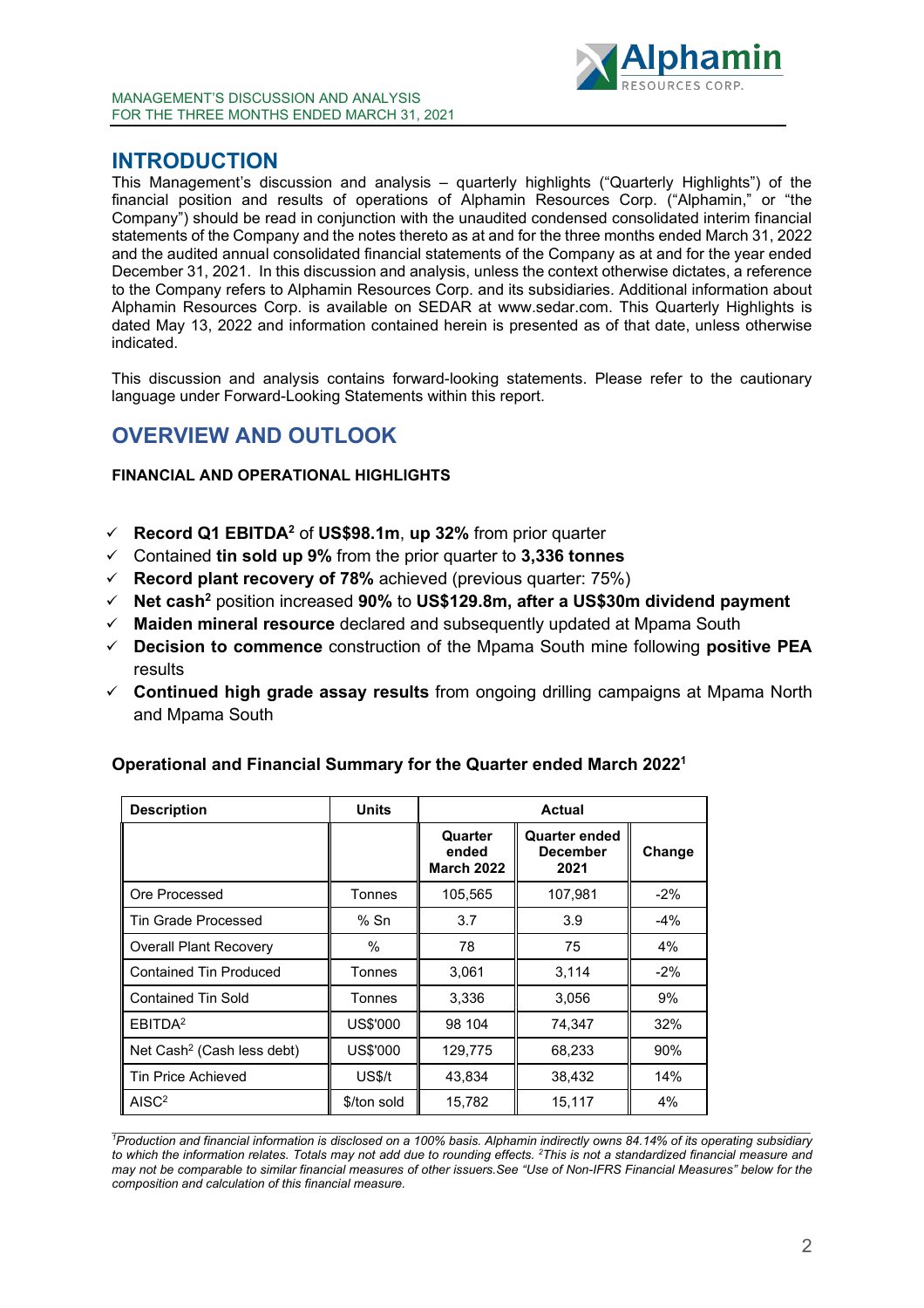

# **DESCRIPTION OF THE BUSINESS**

Alphamin's primary business is the production and sale of high-grade tin concentrate from the Bisie Tin Mine in the Democratic Republic of the Congo ("DRC"). The Company commenced commercial production on September 1, 2019. The Bisie Tin Mine occurs within Permis de Exploitation (Mining Permit) PE13155, along with 3 research permits granted to Alphamin's DRC-registered subsidiary, Alphamin Bisie Mining SA ("ABM"). ABM is an 84.14% indirect controlled subsidiary of Alphamin, with the remaining 15.86% owned by the DRC government (5%) and the Industrial Development Corporation of South Africa Ltd ("IDC") (10.86%). All tenements are located within the Walikale District, North Kivu Province of the east-central DRC and lie within one of the world's principal gold and tin metallogenic provinces. The shares of Alphamin are listed on the TSX Venture Exchange ("TSX.V" - symbol AFM) in Canada, and the Johannesburg Stock Exchange AltX (symbol APH) in South Africa. For further information on the Company, readers are referred to the Company's website information on the Company, readers are referred to the Company's website (www.alphaminresources.com) and to Canadian regulatory filings on SEDAR at www.sedar.com.

# <span id="page-2-0"></span>**KEY OPERATING MILESTONES**

### **Operational and Financial Performance – Q1 2022**

Contained tin production of 3,061 tonnes is in line with the previous quarter and FY2022 guidance. Underground mining continued to deliver steady results and processing plant recoveries increased to 78% from 75% the previous quarter. Contained tin sales increased by 9% to 3,336 tonnes at an average tin price of US\$43,834/t. The AISC<sup>2</sup> per tonne of contained tin sold during Q1 2022 increased by 4% to US\$15,782 from \$15,117 due to the impact of a higher tin price on off-mine costs and taking delivery of a large amount of replacement mining equipment. As a result of steady production, good cost control and higher revenue, EBITDAfor Q1 2022 amounted to US\$98.1m, up 32% from US\$74.3m the previous quarter.

### **Capital Allocation**

Alphamin's vision is to become one of the world's largest sustainable tin producers. From a capital allocation perspective, the Board considers the combination of investment in growth, significant exploration, and a high dividend yield a robust value proposition. Dividend distributions will be considered semi-annually based on excess free cash after taking account of the capital funding requirements for the new Mpama South expansion project recently announced.

Exploration activity continues to be a focus area with expansionary and infill drilling expenditure of ~US\$20million planned for FY2022. To date, approximately 85% of drill holes completed intercepted visual tin mineralisation. A number of market announcements were released regarding high-grade assay results from drilling activities together with a maiden and updated mineral resource statement for Mpama South.

The Alphamin consolidated Net Cash position increased by US\$61.5 million during Q1 2022 to US\$129.8 million. This increase is after a US\$30 million cash dividend paid to shareholders on 11 February 2022. The FY2021 DRC government tax liability of US\$43 million was paid in April 2022 subsequent to end of the quarter.

#### **Mpama South updated resource and decision to commence with development**

On 29 March 2022, the Company announced an updated mineral resource for Mpama South and the decision to commence with development. Mpama South's development is expected to increase annual contained tin production from the current 12,000tpa to ~20,000tpa, approximating 6.6% of the world's mined tin<sup>3</sup>. First tin production from Mpama South is targeted for December 2023.

The PEA study for Mpama South is conceptual in nature and PEA's generally are most commonly **\_\_\_\_\_\_\_\_\_\_\_\_\_\_\_\_\_\_\_\_\_\_\_\_\_\_\_\_\_\_\_\_\_\_\_\_\_\_\_\_\_\_\_\_\_\_\_\_\_\_\_\_\_\_\_\_\_\_\_\_\_\_\_\_\_\_\_\_\_\_\_\_\_\_\_\_\_**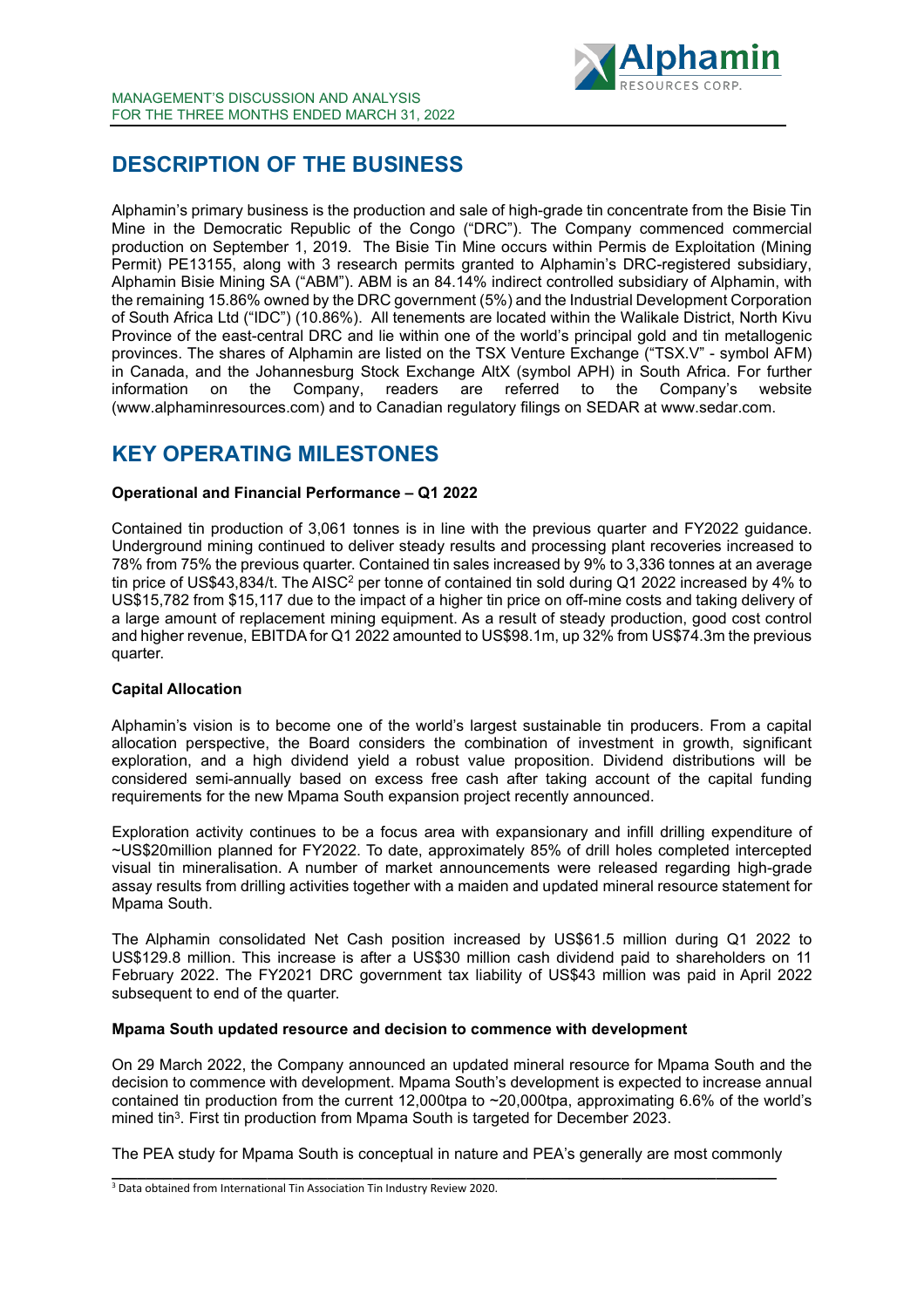

#### MANAGEMENT'S DISCUSSION AND ANALYSIS FOR THE THREE MONTHS ENDED MARCH 31, 2022

applied to projects at an early stage of exploration to conceptualise potential viability. A PEA is not a pre-feasibility or feasibility study and the Company does not purport the Mpama South PEA results to be equivalent to pre-feasibility or a feasibility study. Notwithstanding the very preliminary and conceptual nature of the PEA for Mpama South, based on the Company's experience at Mpama North and knowledge base, including regarding underground conditions, the mining method and processing route, and the proximity and very similar characteristics of the deposits, the Company believes that Mpama South represents an immediately accessible adjacent mineral resource to the current producing Mpama North mine and accordingly a decision to commence with development has been taken.

#### **Production Guidance for the next Quarter:**

We expect contained tin production and sales of approximately 3,000 tons for the quarter ending June 2022.

#### **Covid-19 Pandemic and Impact on Operations:**

The health of our employees is of paramount importance and in this regard the Company has a range of Covid-19 awareness, prevention and other risk mitigation controls in place.

To date, the Company has been able to continue with normal production and concentrate sales activities.

# <span id="page-3-0"></span>**CURRENT COMPANY OBJECTIVES**

The current Company objectives are:

- 1. To continue mining safely with due regard to the health of our employees and impact on the environment.
- 2. Consistently produce and sell 1,000 tons per month contained tin from the Mpama North mine.
- 3. Develop the Mpama South deposit for commissioning by December 2023 and thereby increase targeted annual contained tin production from the current 12,000 tonnes per year to  $\sim$ 20,000 tonnes per year from FY 2024
- 4. Add significantly to the current life of mine through accelerated drilling campaigns at Mpama South, Mpama North and further along the Bisie ridge
- 5. Maintaining a balanced distribution of value amongst key stakeholders, notably provincial and national government through legislated taxes, our local communities from our committed social spend of 4% of on-mine operating expenditure, shareholders and debt providers.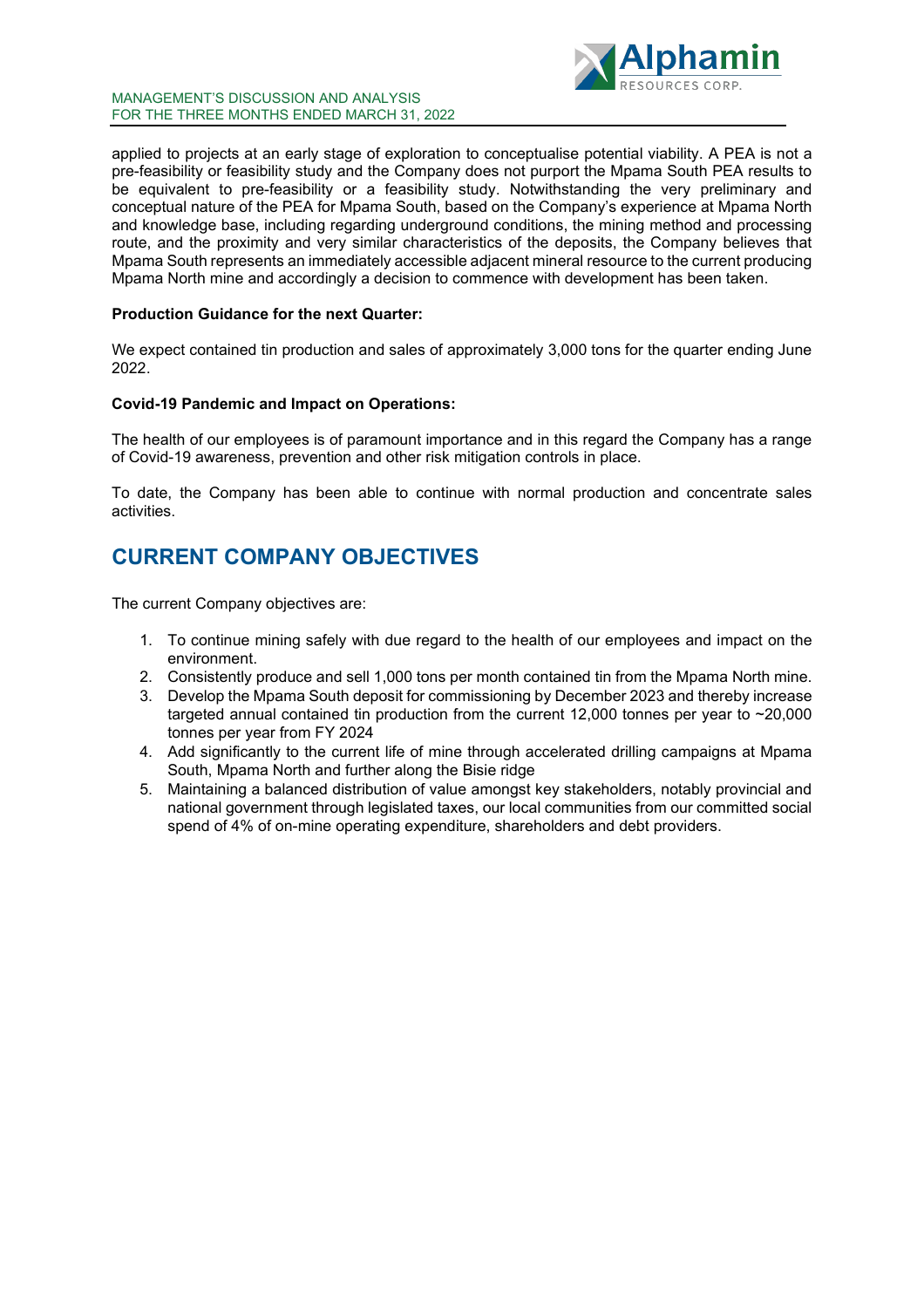

# <span id="page-4-0"></span>**SELECTED CONSOLIDATED FINANCIAL INFORMATION**

|                                                        |        | Q1 2022   | Q4 2021   | Variance | Q1 2022   | Q1 2021   | Variance |
|--------------------------------------------------------|--------|-----------|-----------|----------|-----------|-----------|----------|
| Revenue                                                | \$'000 | 146,231   | 117,447   | 25%      | 146,231   | 76,032    | 92%      |
| Cost of sales                                          | \$'000 | (49, 608) | (45, 710) | 9%       | (49, 608) | (43, 534) | 14%      |
| Gross profit                                           | \$'000 | 96,622    | 71,738    | 35%      | 96,622    | 32,498    | 197%     |
| General and administrative                             | \$'000 | (6, 184)  | (5,318)   | 16%      | (6, 184)  | (4,653)   | 33%      |
| Operating profit/(loss)                                | \$'000 | 90,438    | 66,419    | 36%      | 90,438    | 27,845    | 225%     |
| Other                                                  |        |           |           |          |           |           |          |
| Warrants                                               | \$'000 | (482)     | (6, 872)  | -93%     | (482)     | (5,637)   | $-91%$   |
| Profit on foreign exchange                             | \$'000 | (109)     | (721)     | -85%     | (109)     | 17        | -759%    |
| Interest expense                                       | \$'000 | (1, 417)  | (1,648)   | $-14%$   | (1, 417)  | (2,648)   | -46%     |
| Interest income                                        | \$'000 | 1         |           | $-12%$   |           | 0         | 5145%    |
| Profit before taxes                                    | \$'000 | 88,430    | 57,179    | 55%      | 88,430    | 19,577    | 352%     |
| Current income tax expense                             | \$'000 | (38, 262) | (34, 697) | N/A      | (38, 262) | (11)      | N/A      |
| Deferred tax movement                                  | \$'000 | 570       | (578)     | $-199%$  | 570       | (8, 713)  | -107%    |
| NET profit                                             | \$'000 | 50,737    | 21,904    | 132%     | 50,737    | 10,853    | 368%     |
|                                                        |        |           |           |          |           |           |          |
| <b>Cost of Sales</b>                                   |        | Q1 2022   | Q4 2021   | Variance | Q1 2022   | Q1 2021   | Variance |
| <b>Treatment costs</b>                                 | \$'000 | (7, 433)  | (6, 339)  | 17%      | (7, 433)  | (5, 408)  | 37%      |
| Transport and selling costs                            | \$'000 | (15, 343) | (13, 767) | 11%      | (15, 343) | (10, 621) | 44%      |
| Mine operating costs                                   | \$'000 | (14, 590) | (15, 168) | $-4%$    | (14, 590) | (13, 395) | 9%       |
| Inventory movement                                     | \$'000 | (1, 895)  | (306)     | 519%     | (1,895)   | (5,662)   | $-67%$   |
| Royalties                                              | \$'000 | (3, 495)  | (3, 215)  | 9%       | (3, 495)  | (2, 170)  | 61%      |
| Depreciation, depletion and<br>amortization            | \$'000 | (6, 852)  | (6, 913)  | $-1%$    | (6, 852)  | (6, 278)  | 9%       |
| Cost of sales total                                    | \$'000 | (49, 608) | (45, 710) | 9%       | (49, 608) | (43, 534) | 14%      |
|                                                        |        |           |           |          |           |           |          |
|                                                        |        | Q1 2022   | Q4 2021   | Variance | Q1 2022   | Q1 2021   | Variance |
| Tons processed                                         | t      | 105,565   | 107,981   | $-2%$    | 105,565   | 93,997    | 12%      |
| Tin grade processed                                    | t      | 3.7%      | 3.9%      | $-4%$    | 3.7%      | 3.8%      | $-1%$    |
| Recoveries                                             | t      | 78%       | 75%       | 4%       | 78%       | 74%       | 5%       |
| Payable tin produced                                   | t      | 3,061     | 3,114     | $-2%$    | 3,061     | 2,611     | 17%      |
| Payable tin Sold                                       | t      | 3,336     | 3,056     | 9%       | 3,336     | 3,351     | 0%       |
| Average tin price achieved                             | \$/ton | 43,834    | 38,432    | 14%      | 43,834    | 23,083    | 90%      |
| Revenue                                                | \$'000 | 146,231   | 117,447   | 25%      | 146,231   | 76,032    | 92%      |
| Off mine costs                                         | \$'000 | (26, 272) | (23, 322) | 13%      | (26, 272) | (18, 200) | 44%      |
| Net on mine revenue                                    | \$'000 | 119,959   | 94,125    | 27%      | 119,959   | 57,832    | 107%     |
| Operating and administrative costs                     | \$'000 | (20, 358) | (19, 862) | 2%       | (20, 358) | (17, 246) | 18%      |
| Concentrate stock movement<br>(excluding depreciation) | \$'000 | (1, 497)  | 84        | $-1882%$ | (1, 497)  | (4, 133)  | $-64%$   |
| EBITDA <sup>1, 2</sup>                                 | \$'000 | 98,104    | 74,347    | 32%      | 98,104    | 36,453    | 169%     |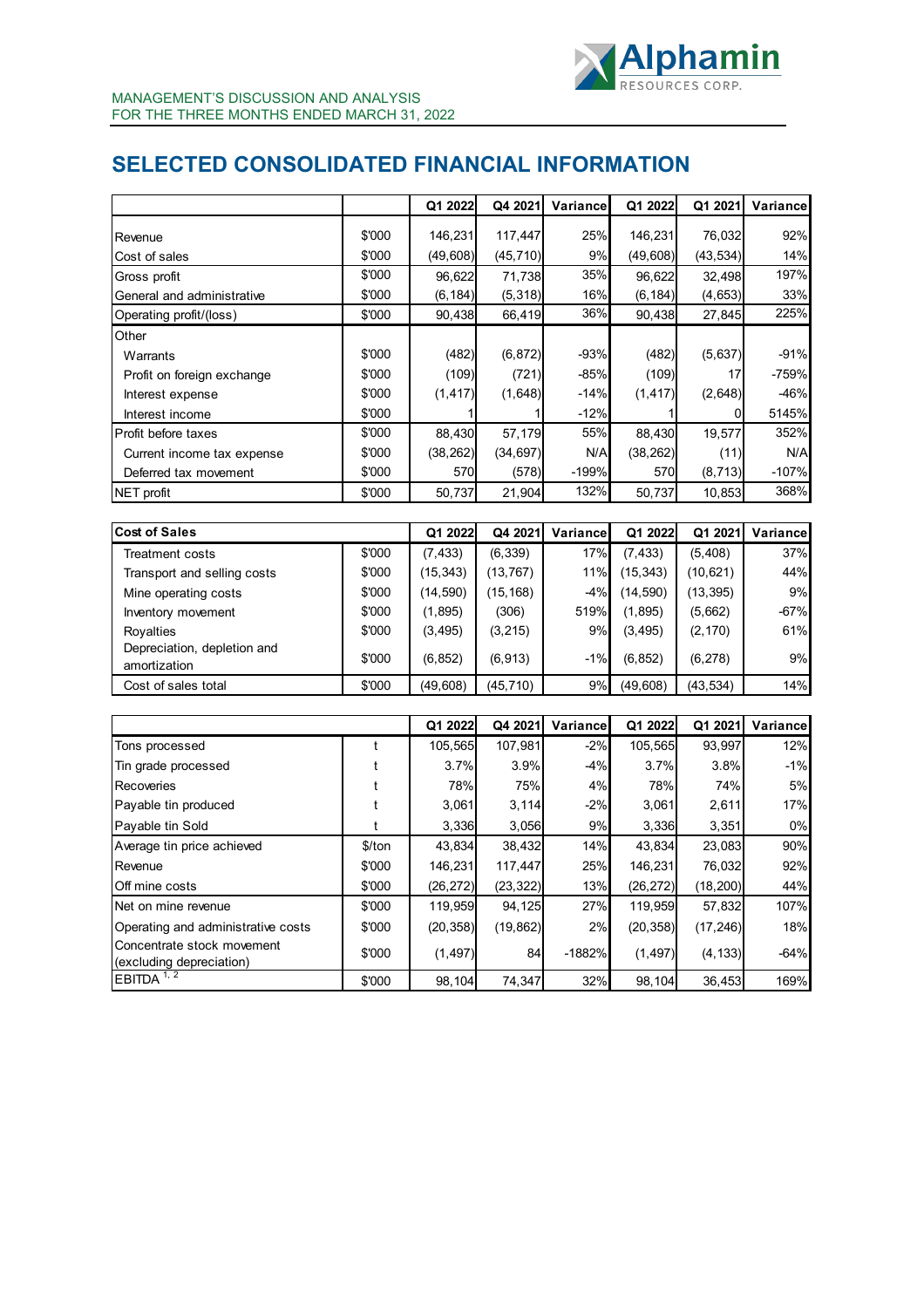

#### MANAGEMENT'S DISCUSSION AND ANALYSIS FOR THE THREE MONTHS ENDED MARCH 31, 2022

| Reconciliation of operating profit to EBITDA |        | Q1 2022 | Q4 2021 | Variancel | Q1 2022 | Q1 2021 | Variancel |
|----------------------------------------------|--------|---------|---------|-----------|---------|---------|-----------|
| <b>Operating Profit</b>                      | \$'000 | 90,438  | 66.419  | 36%       | 90.438  | 27.845  | 225%      |
| Adjustments:                                 |        |         |         |           |         |         |           |
| Depreciation, depletion & amortisation       | \$'000 | 6,852   | 6.913   | $-1%$     | 6,852   | 6,278   | 9%        |
| Depreciation in stock movement               | \$'000 | 398     | 390     | 2%        | 398     | 1,529   | $-74%$    |
| Borrowing costs in G&A                       | \$'000 | 12      | 284     | $-96%$    | 12      | 450     | $-97%$    |
| Share based payments in G&A                  | \$'000 | 278     | 217     | 28%       | 278     | 248     | 12%       |
| Depreciation in G&A                          | \$'000 | 126     | 124     | 2%        | 126     | 103     | 22%       |
| EBITDA <sup>1, 2</sup>                       | \$'000 | 98.104  | 74.347  | 32%       | 98.104  | 36,453  | 169%      |

| AISC per ton of contained tin sold |        | Q1 2022 | Q4 2021 | Variancel | Q1 2022 | Q1 2021 | Variance |
|------------------------------------|--------|---------|---------|-----------|---------|---------|----------|
| On mine operating costs            | \$'000 | 21.855  | 19.778  | 11%       | 21.855  | 21.379  | 2%       |
| Tons of contained tin sold         |        | 3.336   | 3,056   | 9%        | 3,336   | 3,351   | $0\%$    |
| On mine costs per ton              | \$/t   | 6.551   | 6.472   | 1%        | 6,551   | 6,380   | 3%       |
| Off mine costs per ton             | \$/t   | 7,875   | 7,632   | 3%        | 7,875   | 5,431   | 45%      |
| Sustaining capex per ton           | \$/t   | 1.356   | 1.014   | 34%       | 1,356   | 351     | 286%     |
| AISC <sup>2</sup>                  | \$/t   | 15.782  | 15.117  | 4%        | 15.782  | 12.162  | 30%      |

### *Profit for the three months ended March 31, 2022 ("Q1 2022"), compared to the three months ended March 31, 2021 ("Q1 2021")*

The profit before tax for Q1 2022 was US\$88.4m compared to \$19.6m in Q1 2021. Sales volumes were relatively flat compared to the prior period but the tin price achieved was up 90% from US\$23,083/t in Q 2021 to US\$43,834/t in Q1 2022.

AISC2 increased by 30% from Q1 2021 to Q1 2022 driven by the impact of the 90% higher tin price on marketing commissions, royalties, export duties and smelter deductions reported as off-mine costs within AISC. On-mine costs per tonne of tin sold remained relatively flat compared to a year ago as a result of higher production, which increased 17%.

General and administrative costs have increased in absolute terms due to higher bank charges linked to revenue repatriation, medical expenses to staff and dependents and insurance costs in the DRC.

# <span id="page-5-0"></span>**LIQUIDITY AND CAPITAL RESOURCES**

Cash on hand increased from US\$90.6 million at the end of December 2021 to \$140.6 million by 31 March 2022.

Net Cash<sup>2</sup> increased from US\$68.2 million at the end of December 2021 to US\$129.8 million at the end of March 2022. This increase followed record EBITDA1 generated during the quarter ended March 2022 and is after a dividend payment to shareholders of US\$30 million in February 2022.

The Group working capital position is robust and surplus cash will be allocated to ongoing exploration activities, the development of the Mpama South deposit, reserving for DRC tax commitments and potential dividends to shareholders.

### *Operating activities*

Net cash generated by operating activities in Q1 2022 was US\$100m (Q1 2021: \$14.6m). The increase was a result of the improved tin price and better logistics conditions resulting in a shorter working capital cycle.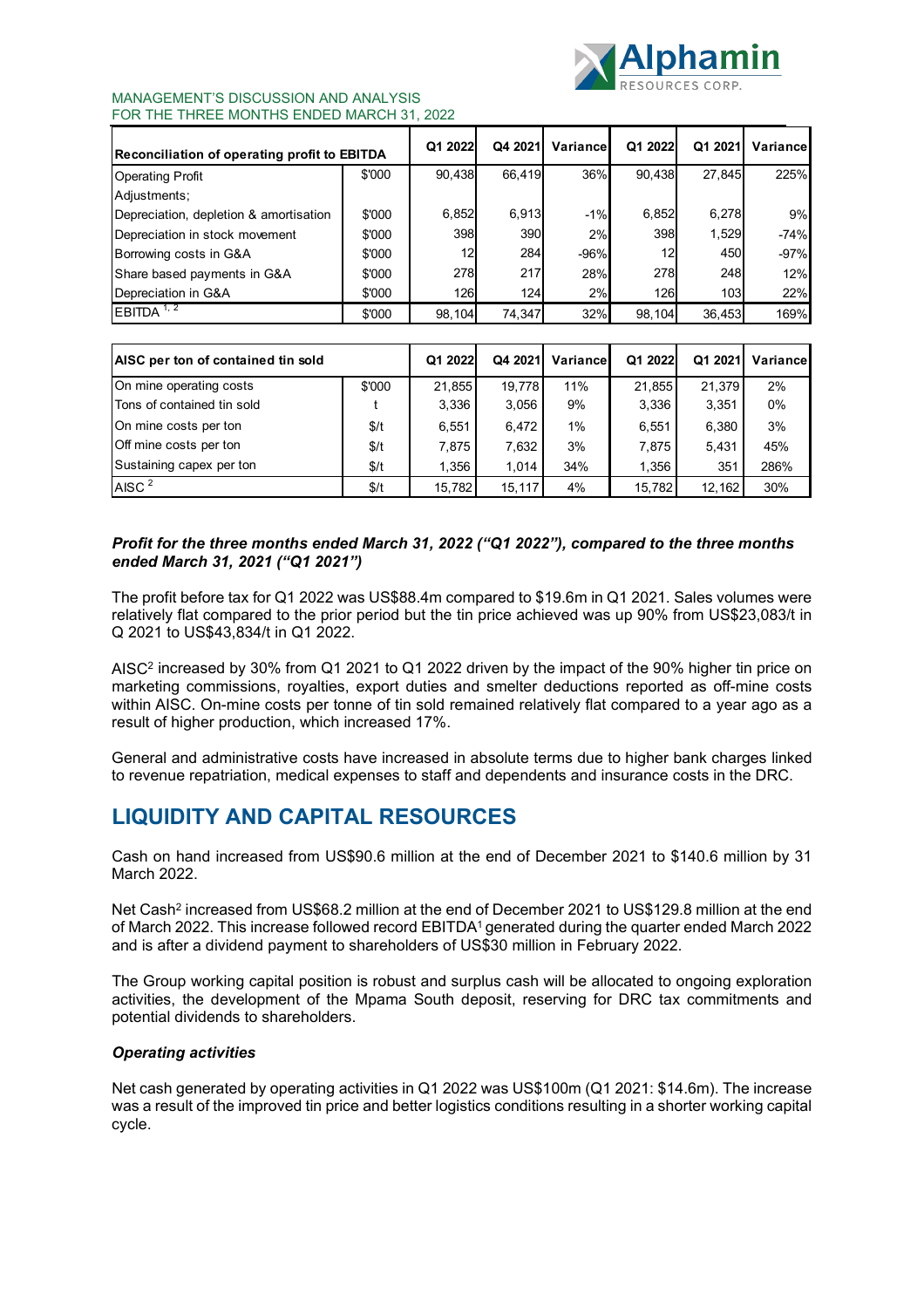### MANAGEMENT'S DISCUSSION AND ANALYSIS FOR THE THREE MONTHS ENDED MARCH 31, 2022



### *Investing activities*

Cash used in investing activities for Q1 2022 was \$10m compared to \$4.5m in Q1 2021. The improved tin price environment enables the Company to de-risk operations by applying additional capital to sustaining capital expenditure to allow for redundancy on capital machinery in the event of breakdown especially in light of global supply chain disruptions. Due to the remote location of the mine, management believe it is prudent to invest in this spare capacity and would expect additional expenditure to continue throughout the year. In addition, the Company is investing heavily in exploration in pursuit of life of mine growth and expansion.

#### *Financing activities*

Cash outflows from financing activities increased from US\$5.2m in Q1 2021 to US\$40.2m during Q1 2022. This increase followed a maiden dividend paid in Q1 2022 of US\$30m and additional debt repayments of US\$11.7m versus US\$6.5m in the previous period.

During the quarter, the Company received US\$2.1m in warrant exercises.

#### *Liquidity outlook*

The liquidity outlook of the Company remains strong. Capital will be allocated as the Board considers appropriate towards the combination of investment in growth, exploration drilling, and further dividends. Dividend distributions will be considered semi-annually based on excess free cash after taking account of the capital funding requirements for the new Mpama South expansion project recently announced.

# <span id="page-6-0"></span>**RELATED PARTY TRANSACTIONS**

For the quarter ended March 31, 2022, \$9,000 was paid to Adansonia Management Services Limited for corporate secretarial services performed by Mrs Zain Madarun. Adansonia Management Services Limited are owned by Adansonia Holdings Limited, which is ultimately owned by Brendon Jones and Rudolf Pretorius (Directors of the Company) and Mrs Zain Madarun, Company Secretary and Director. All potential conflicts have been disclosed via the Company's interest register.

\$34,725 was paid to Pangea (Pty) Ltd relating to management fees and office rent. Maritz Smith is a director of Pangea.

## <span id="page-6-1"></span>**INTERNAL CONTROL**

In accordance with National Instrument 52-109, Certification of Disclosure in Issuers' Annual and Interim Filings ("NI 52-109"), the Chief Executive Officer and Chief Financial Officer of the Company will file a Venture Issuer Basic Certificate with respect to the financial information contained in the unaudited condensed consolidated financial statements and respective accompanying Management's Discussion and Analysis.

In contrast to the full certificate under NI 52-109, the Venture Issuer Basic Certification does not include representations relating to the establishment and maintenance of disclosure controls and procedures and internal control over financial reporting, as defined in NI 52-109.

# <span id="page-6-2"></span>**RISK FACTORS**

An investment in the securities of the Company is highly speculative and involves numerous and significant risks. Such investment should be undertaken only by investors whose financial resources are sufficient to enable them to assume these risks and who have no need for immediate liquidity in their investment. Prospective investors should carefully consider the risk factors that have affected, and which in the future are reasonably expected to affect, the Company and its financial position. Please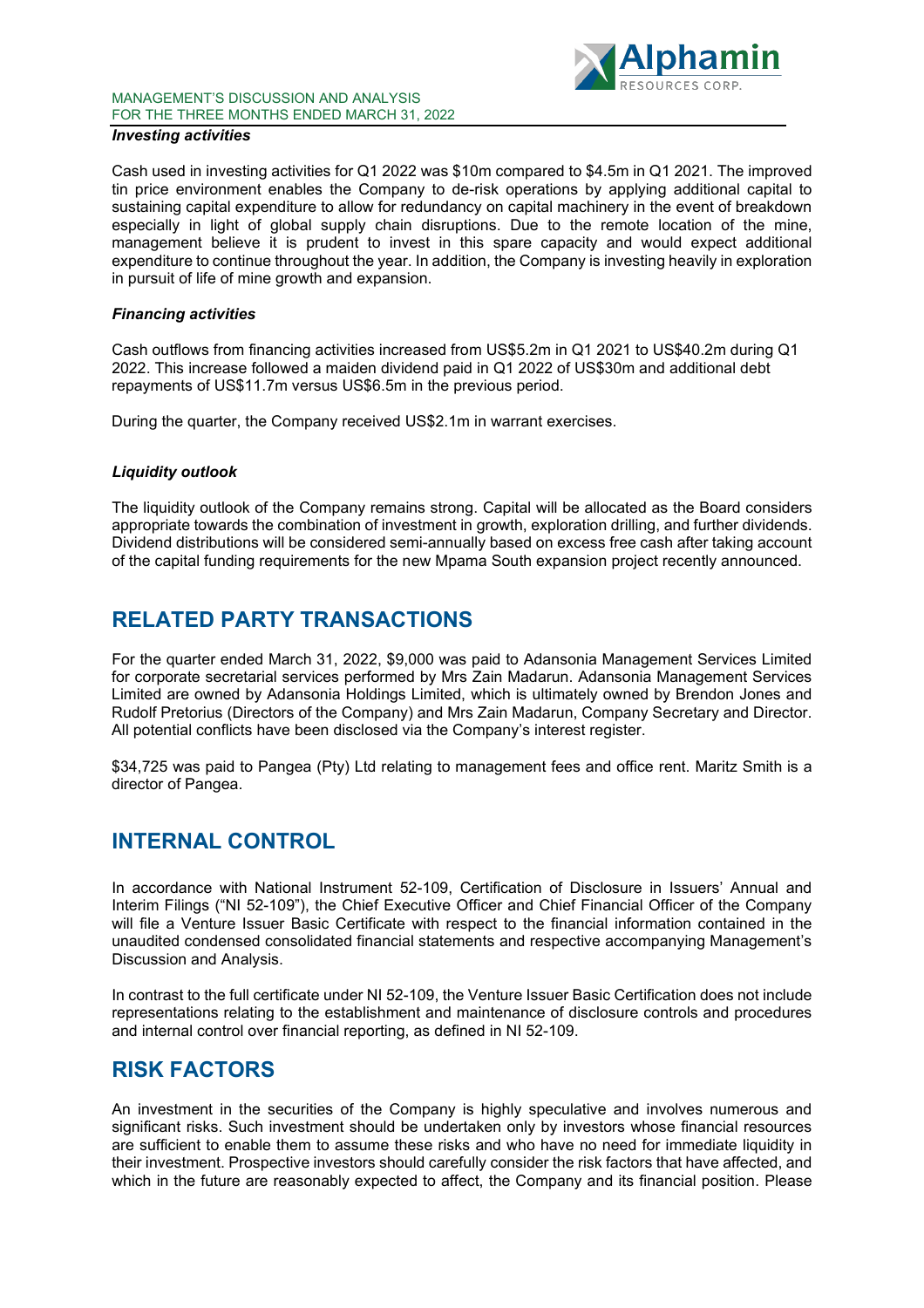

#### MANAGEMENT'S DISCUSSION AND ANALYSIS FOR THE THREE MONTHS ENDED MARCH 31, 2022

refer to the section entitled "Risk and Uncertainties" in the Company's Annual MD&A for the fiscal year ended December 31, 2021, available on SEDAR at [www.sedar.com](http://www.sedar.com/) for a description of these risk factors.

# <span id="page-7-0"></span>**OTHER MD&A REQUIREMENTS**

### **Risks and Uncertainties**

A number of fines and penalties have been received from various governmental authorities. The Company is disputing these as it believes it to be substantially compliant and does not expect material settlements. A contingent liability of US\$500,000 has been disclosed in the financial statements in respect of these fines.

### **General economic conditions**

Global commodity prices have declined significantly during the month of May 2022 - the tin price is currently trading at ~US\$34,000/t (Q1 2022: US\$43,834/t). The Company is a low-cost producer of tin with significant operating margins at current prices and has a strong balance sheet with large cash reserves for allocation towards its growth prospects, particularly the development of the Mpama South project.

### **Outstanding share data**

| Balance as at:                                               | March 31, 2022          | May 13, 2022            |
|--------------------------------------------------------------|-------------------------|-------------------------|
| Common shares outstanding<br>Warrants issued and outstanding | 1,271,859,570           | 1,271,859,570           |
| Options outstanding<br>Options exercisable                   | 17,490,985<br>3,881,337 | 17.490.985<br>3,881,337 |
|                                                              |                         |                         |

#### **Changes to Board**

Mr. Boris Kamstra resigned as a director of the Company during the quarter. The Company would like to thank Mr. Kamstra for his contributions to Alphamin during his tenure on the board.

# <span id="page-7-1"></span>**USE OF NON-IFRS FINANCIAL PERFORMANCE MEASURES**

This Quarterly Highlights refers to the following non-IFRS financial performance measures: Earnings before interest, taxes, depreciation and amortization ("EBITDA"), Net cash/(debt), Operating Cost per tonne and All-In Sustaining Cost ("AISC").

These measures are not recognized under IFRS as they do not have any standardized meaning prescribed by IFRS and are therefore unlikely to be comparable to similar measures presented by other issuers. We use these measures internally to evaluate the underlying operating performance of the Company for the reporting periods presented. The use of these measures enables us to assess performance trends and to evaluate the results of the underlying business of the Company. We understand that certain investors, and others who follow the Company's performance, also assess performance in this way.

We believe that these measures reflect our performance and are useful indicators of our expected performance in future periods. This data is intended to provide additional information and should not be considered in isolation or as a substitute for measures of performance prepared in accordance with IFRS.

#### <span id="page-7-2"></span>**EBITDA**

EBITDA provides insight into our overall business performance (a combination of cost management and growth) and is the corresponding flow drivers towards the objective of achieving industry-leading returns. This measure assists readers in understanding the ongoing cash generating potential of the business including liquidity to fund working capital, servicing debt, pay taxes and funding capital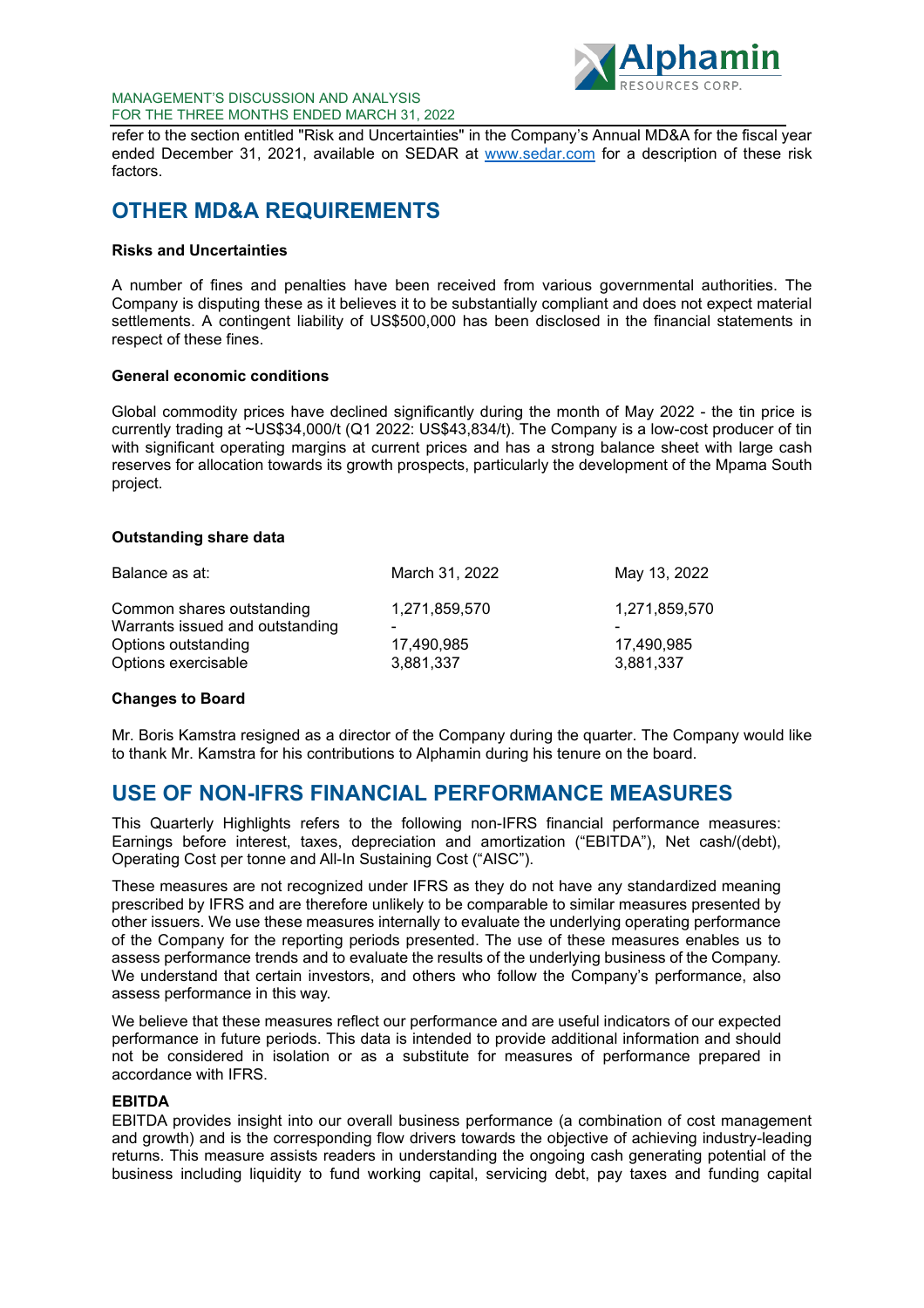

### MANAGEMENT'S DISCUSSION AND ANALYSIS FOR THE THREE MONTHS ENDED MARCH 31, 2022

expenditures and investment opportunities. EBITDA is profit before net finance expense, income taxes and depreciation, depletion, and amortization.

### <span id="page-8-0"></span>**NET CASH**

Net debt demonstrates how our debt is being managed and is defined as total current and noncurrent portions of interest bearing debt and lease liabilities less cash and cash equivalents.

|                                          | March 31,      | December 31,   |
|------------------------------------------|----------------|----------------|
|                                          | 2022           | 2021           |
|                                          | <b>USD</b>     | <b>USD</b>     |
|                                          |                |                |
| Current portion of lease liabilities     | (2,005,000)    | (2, 167, 399)  |
| Current portion of debt                  | (6,872,485)    | (18, 210, 125) |
| Non-current portion of lease liabilities | (1,985,066)    | (2,029,164)    |
| Non-current portion of debt              |                |                |
| Total debt                               | (10, 862, 551) | (22, 406, 688) |
| Less: cash and cash equivalents          | 140,637,885    | 90,640,001     |
| Net cash/(debt)                          | 129.775.334    | 68.233.313     |

### **Cash Costs**

This measures the cash costs to produce a tonne of contained tin. This measure includes mine operating production expenses such as mining, processing, administration, indirect charges (including surface maintenance and camp), and smelting, refining and freight, distribution and royalties. Cash Costs do not include depreciation, depletion, and amortization, reclamation expenses, capital sustaining, borrowing costs and exploration expenses.

#### **AISC**

This measures the cash costs to produce and sell a tonne of contained tin plus the capital sustaining costs to maintain the mine, processing plant and infrastructure. This measure includes the Cash Cost per tonne and capital sustaining costs together with concentrate stock movement divided by tons of contained tin sold. All-In Sustaining Cost per ton does not include depreciation, depletion, and amortization, reclamation, borrowing costs, exploration expenses and expansion capital expenditures.

Sustaining capital expenditures are defined as those expenditures which do not increase payable mineral production at a mine site and excludes all expenditures at the Company's projects and certain expenditures at the Company's operating sites which are deemed expansionary in nature. The following table reconciles sustaining capital expenditures to the Company's total capital expenditures:

|                                  |        | Q1 2022 | Q4 2021 | Variancel | Q1 2022 | Q1 2021 | Variancel |
|----------------------------------|--------|---------|---------|-----------|---------|---------|-----------|
| Additions to plant and equipment | \$'000 | 4.632   | 4.175   | 11%       | 4.632   | 3.055   | 52%       |
| Expansion capital expenditures   | \$'000 | 107     | 1.077   | $-90%$    | 107     | 2.320   | -95%      |
| Sustaining capital expenditures  | \$'000 | 4.525   | 3.098   | 46%       | 4.525   | 735I    | 515%      |

# **FORWARD-LOOKING STATEMENTS**

This MD&A contains certain forward-looking statements and information relating to the Company that are based on the beliefs of its management as well as assumptions made by and information currently available to the Company. When used in this document, the words "anticipate", "believe", "estimate", "expect" and similar expressions, as they relate to the Company or its management, are intended to identify forward-looking statements. This MD&A may contain forward-looking statements relating to, among other things, guidance for Q2 2022 tin production and sales; estimated impact of Mpama South